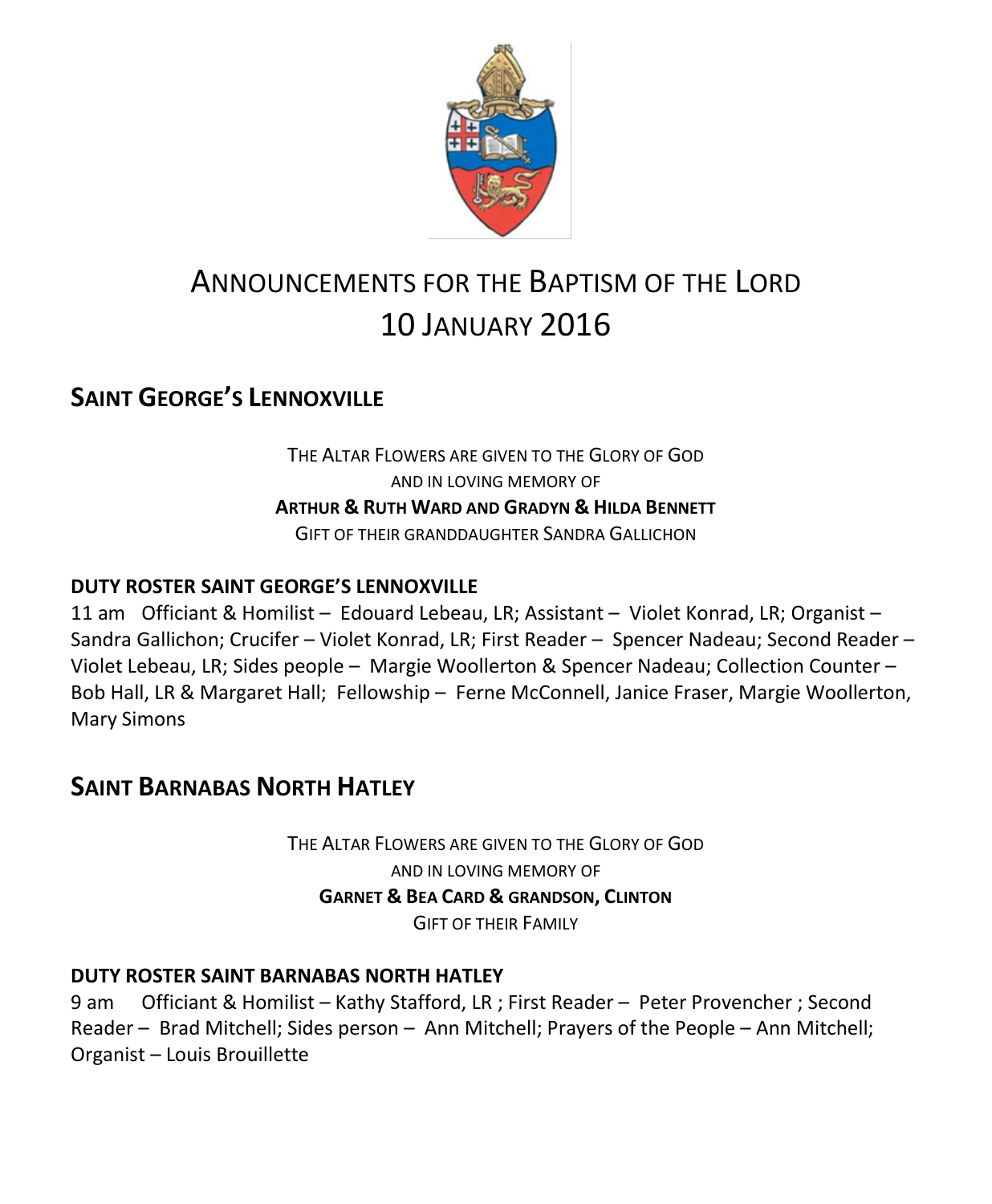# ON THIS WEEK

### **GRACE CHRISTIAN HOME - HUNTINGVILLE**

There will be an Eucharist service at the Grace Christian Home on Friday, January 15 at 10 am. All welcome.

### **EVENING ACW – LENNOXVILLE**

Meets Wednesday, January 13 at 7 pm in the Choir Room.

### **DR. WHO SOCIETY – LENNOXVILLE**

Meets Tuesdays from 7 – 10 pm in the Main Hall at St. George's Lennoxville.

### **WEEK OF CHRISTIAN UNITY JANUARY 17 – 24, 2016:**

### **Ecumenical Bible Study / Partage biblique oecuménique**

Saturday, January 16 at 4 pm at Plymouth Trinity Church (380, rue Dufferin, Sherbrooke)

### **Musical Festival / Chorale oecuménique et festive**

Sunday, January 17 at 2:30 pm at Paroisse Notre-Dame de Protection (2050, rue Galt Est, Sherbrooke)

### **Christian Unity Service / Célébration de prière pour l'unité chrétienne**

Sunday, January 24 at 2 pm at St. George's Anglican Church (84, rue Queen, Lennoxville)

## SERVICES THIS WEEK

| <b>TODAY</b>       | 9 AM              | <b>BCP MATTINS</b>         | <b>NORTH HATLEY</b> |
|--------------------|-------------------|----------------------------|---------------------|
|                    | $9:00 \text{ AM}$ | <b>BAS MORNING PRAYER</b>  | AYER'S CLIFF        |
|                    | $9:15$ AM         | <b>HOLY EUCHARIST</b>      | <b>MAGOG</b>        |
|                    | <b>11 AM</b>      | <b>SERVICE OF THE WORD</b> | LENNOXVILLE         |
|                    | <b>11 AM</b>      | <b>BAS MORNING PRAYER</b>  | <b>COATICOOK</b>    |
| <b>NEXT SUNDAY</b> | <b>9 AM</b>       | <b>HOLY EUCHARIST</b>      | <b>NORTH HATLEY</b> |
|                    | $9:15$ AM         | <b>BAS MORNING PRAYER</b>  | <b>MAGOG</b>        |
|                    | <b>11 AM</b>      | <b>HOLY EUCHARIST</b>      | LENNOXVILLE         |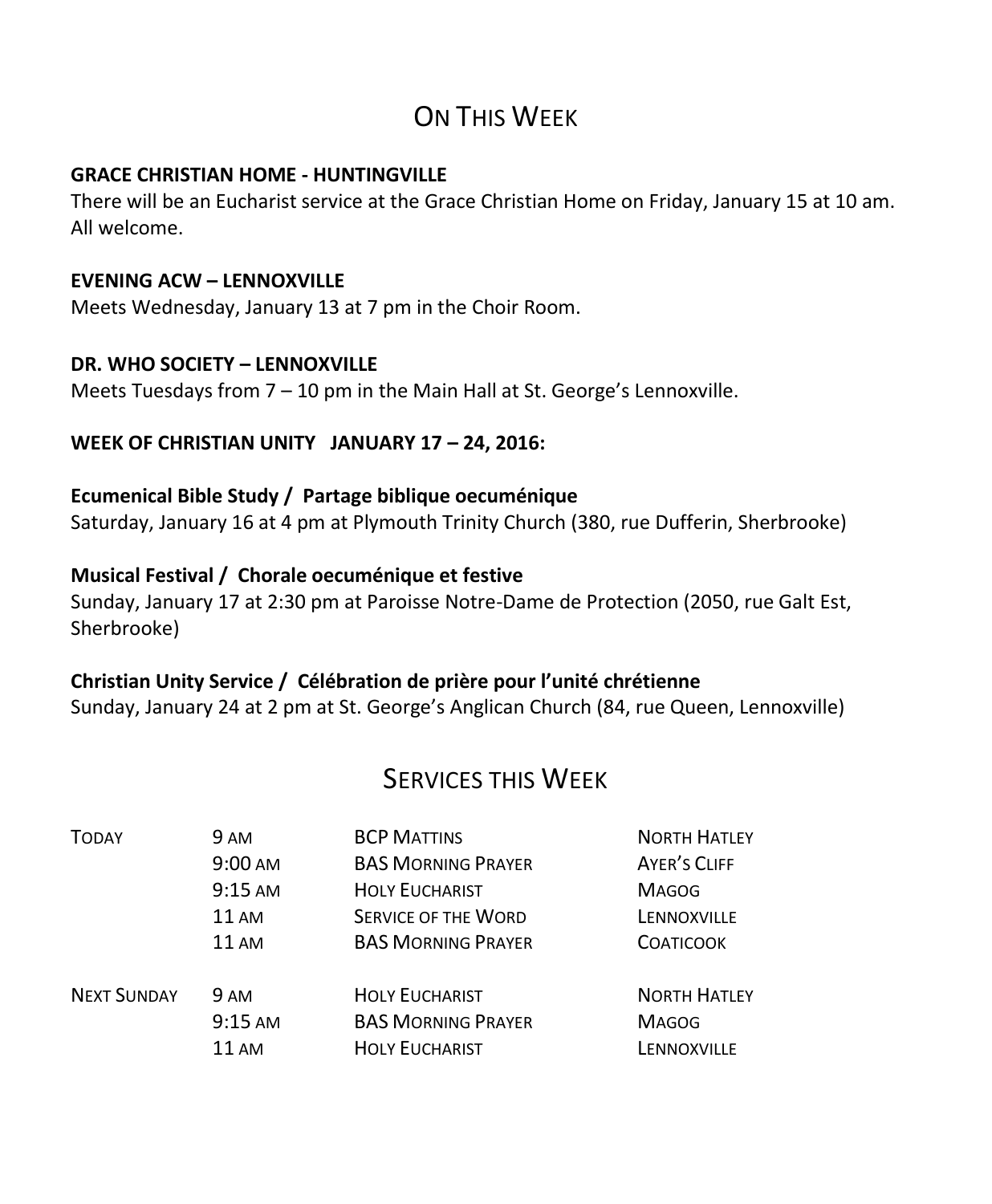# DEANERY MEETINGS AT ST GEORGE'S LENNOXVILLE

### **DEANERY WORSHIP MINISTRY TEAM**

Meets Tuesday, January 12 at 10:00 – 11:00 am in the Upper Room

### **LECTIO DIVINA**

Every Tuesday from 9 – 9:55 am in the Upper Room, St. George's Lennoxville.

### **PASTORAL MINISTRY**

Meets Wednesday, January 13 starting at 6:30 pm

## UPCOMING EVENTS

### **STUDENT HOSPITALITY SUPPER**

St. George's will host the Student Hospitality Supper on Friday, January 22 from 5:30 to 6:30 pm.

### **CORPORATION – LENNOXVILLE**

Meets Thursday, January 28 at **1 pm** in the Choir Room.

### **SOUP LUNCH - LENNOXVILLE**

Third Thursday soup lunch on Thursday, January 21 from 11:30 am  $-1$  pm at St George's Church Hall, Lennoxville. Your choice of three delicious homemade soups, delectable dessert, buns, cheese, tea, coffee and juice. Menu details to follow. Donations in support of the Deanery Refugee Fund welcomed.

### **DEANERY SERVICE – LENNOXVILLE**

On January 31 at 10:30 am, St. George's Lennoxville will host the Deanery Service.

### **EVENSONG SERVICE - LENNOXVILLE**

The next Evensong service at St. George's Lennoxville will be on Sunday, February 7 at 4 pm

### **VALENTINE LUNCHEON – RICHMOND**

Valentine Luncheon at St Anne's, Richmond on *Saturday, February 13, 11:30 - 1:00*. Come and celebrate Valentine's Day with our annual luncheon. \$10 for adults and \$5 for children. There will be a bazaar table as well as door prizes and a raffle. We would love to see you! Please contact [lynndillabough@gmail.com](https://webmail.ubishops.ca/owa/redir.aspx?SURL=6EKhRTHO4Pt53kSq4KbOJzArWwaL-MOrqXB8mETx9o-9E0EidRfTCG0AYQBpAGwAdABvADoAbAB5AG4AbgBkAGkAbABsAGEAYgBvAHUAZwBoAEAAZwBtAGEAaQBsAC4AYwBvAG0A&URL=mailto%3alynndillabough%40gmail.com) if you have any questions.